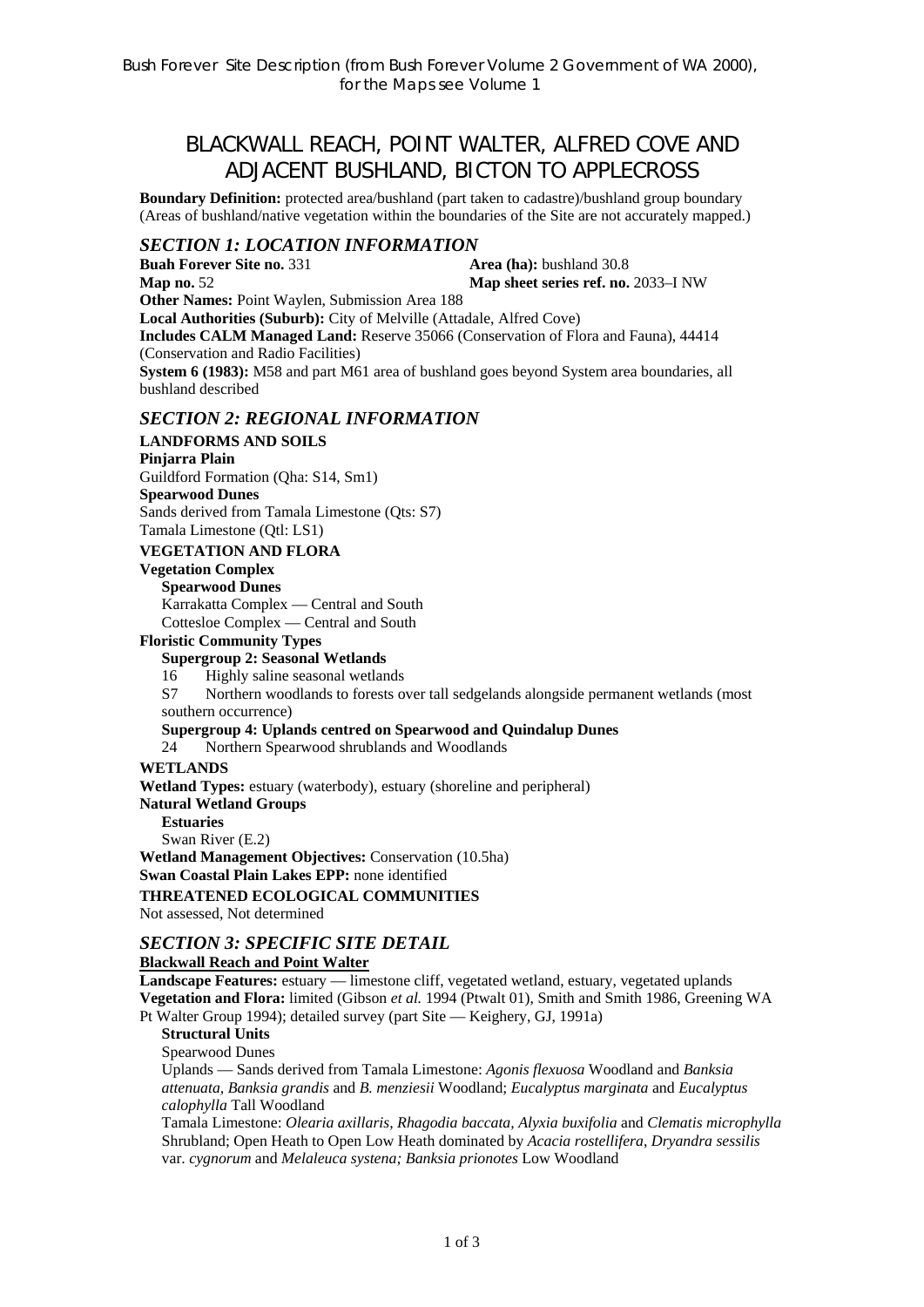Wetlands (wetflats): *Casuarina obesa* Low Open Woodland; *Juncus maritimus* and *Lepidosperma gladiatum* Open Sedgeland; *Sporobolus virginicus* Very Open Grassland

**Scattered Native Plants:** *Eucalyptus gomphocephala* Tall Open Woodland; *Acacia cyclops* Tall Open Shrubland

**Vegetation Condition:** >60% Very Good, <40% Good to Degraded, with areas of severe localised disturbance (Greening WA Pt Walter Group 1994)

**Total Flora:** 146 native taxa, 67 weed taxa (compiled from Keighery, GJ, 1991a, Greening WA Pt Walter Group 1994, Smith and Smith 1986) (estimated >80% expected flora)

**Significant Flora:** *Lechenaultia linarioides*, *Caladenia latifolia* (white flowers), *Agonis flexuosa*  (possibly most easterly occurrence), *Alyogyne huegelii* var. *glabrescens* (uncommon in PMR), *Alyxia buxifolia* (rarely recorded for the mainland, common on adjacent offshore islands and Yalgorup National Park), *Pittosporum phylliraeoides* var. *phylliraeoides* (common only on adjacent offshore islands and in Yanchep and Yalgorup National Park), *Conospermum triplinervium*; typical Tamala Limestone taxa — *Templetonia retusa* and *Grevillea preissii;* a series of species associated with the Spearwood Dunes (sands and Tamala Limestone) the occurrence of which is extended inland along the river — *Acacia lasiocarpha* var. *lasiocarpha*, *Acacia xanthina*, *Acanthocarpus preissii*, *Alyxia buxifolia*, *Conostylis candicans*, *Conostylis aculeata* subsp. *cygnorum, Dryandra sessilis* var. *cygnorum*, *Eucalyptus gomphocephala*, *Grevillea vestita*, *Pittosporum phylliraeoides* var. *phylliraeoides*, *Scaevola nitida* and *Templetonia retusa*

**Fauna:** limited survey for birds (32 species) and reptiles (8 species) (Smith and Smith 1986). Significant bird species: category 4 (1)

**Other Special Attributes:** is one of a very limited number of bushland areas on the Swan Estuary, naturally vegetated areas on the Swan Estuary having particular conservation value in providing habitat for fauna and linkage between areas of bushland; part open space of regional significance (DCE 1983)

#### **Alfred Cove**

**Landscape Features:** vegetated wetland

**Vegetation and Flora:** limited survey (DEP 1996 (Alfr 01–02), EPA 1987, Pen 1983); detailed survey (Keighery, GJ, 1990b)

**Structural Units:** mapping (Pen 1983)

Wetlands (wetflats): *Eucalyptus rudis* Forest to Woodland; *Melaleuca rhaphiophylla* Low Open Forest to Low Woodland; Open Low Heath dominated by *Sarcocornia quinqueflora* or *Halosarcia halocnemoides;* Closed Sedgelands to Sedgelands dominated by *Bolboschoenus caldwellii*, *Schoenus subfascicularis*, *Baumea juncea* and *Juncus kraussii*

**Scattered Native Plants:** *Eucalyptus rudis* Forest to Woodland, *Melaleuca rhaphiophylla* Low Open Forest to Low Woodland — regionally significant vegetation recognised as being included in the area of Site in need of protection

**Vegetation Condition:** >75% Very Good to Excellent, <25% Good to Degraded, with areas of severe localised disturbance

**Total Flora:** 84 native taxa, 89 weed taxa (Keighery, GJ, 1990b) (estimated >90% expected flora) **Significant Flora:** *Angianthus micropodioides* (3); *Burchardia bairdiae*, *Gyrostemon ramulosus* (southernmost record, only one plant remains), *Cyperus laevigatus* (only record on the Plain, possibly a weed), *Tribonanthes* aff. *violacea* (associated with freshwater seepages)

**Fauna:** multiple surveys for birds (132 species) (EPA 1987; RAOU 1996 D, 50 visits). Important feeding area for large assemblage (30 species) and population levels of trans-equatorial wading birds protected under the JAMBA/CAMBA treaties. Important breeding place for 30 species. Significant bird species: category 1 (2), category 2 (30), category  $\overline{3}$  (11) and category 4 (6). Significant mammal species: Quenda (Friend 1996 D)

**Other Special Attributes:** National Trust of Australia (WA) Classification; 'last remaining area of shoreline samphire and rush on the lower estuary' (EPA 1987); the 'Middle Holocene beds are, as far as known, the last substantially undisturbed example on the Swan River, all others having been destroyed or buried by shore reclamation' (G.W. Kendrick pers. comm.); the Pt Waylen Shell Bed is the only undisturbed surface outcrop of a marine-gulf deposit of Middle Holocene age within the Swan River Estuary (Lemmon *et al.* 1979); is one of a very limited number of bushland areas on the Swan Estuary, naturally vegetated areas on the Swan Estuary having particular conservation value in providing habitat for fauna and linkage between areas of bushland; part open space of regional significance (DCE 1983)